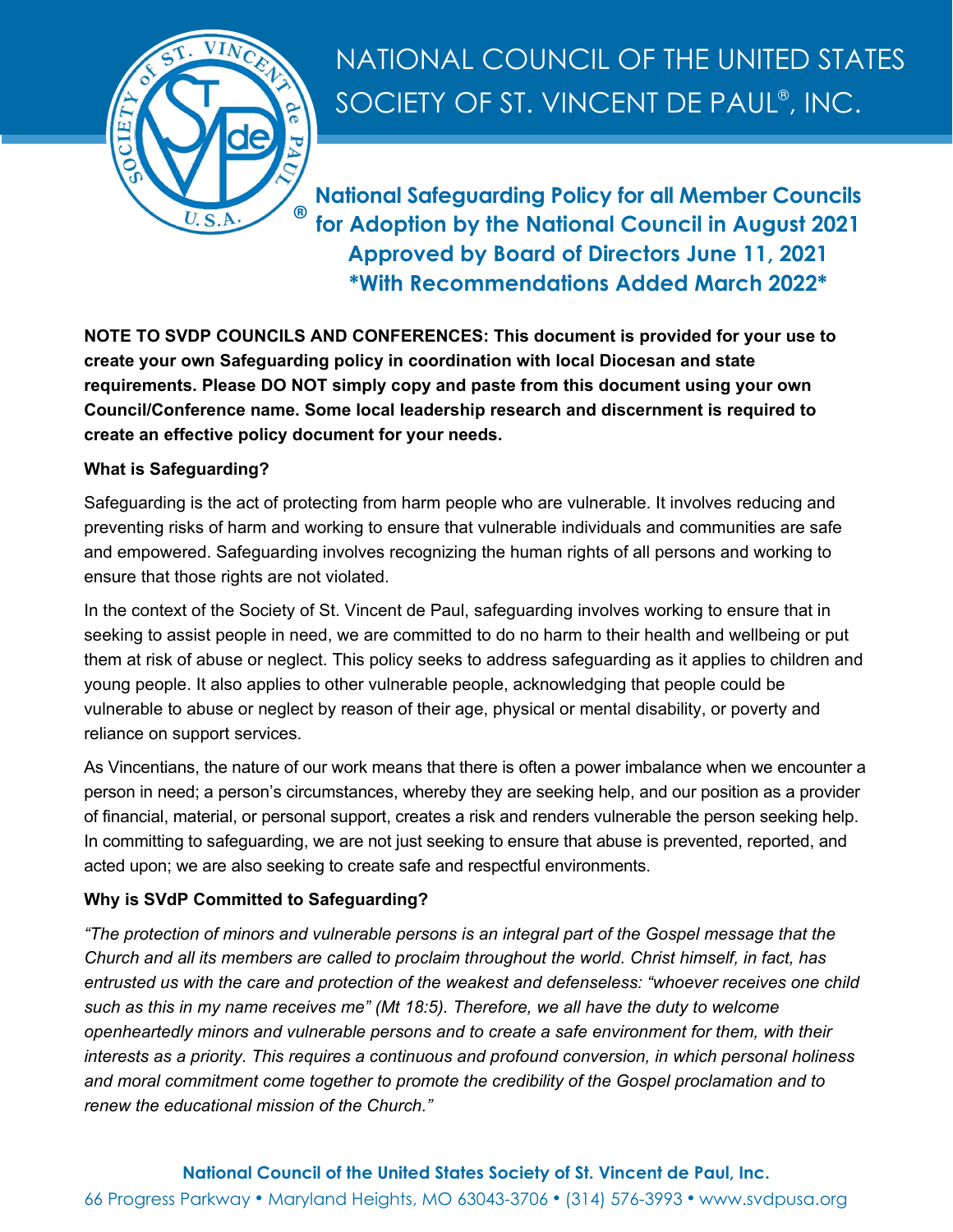– Pope Francis

Apostolic letter issued motu proprio on the protection of minors and vulnerable persons 26 March 2019

The National Council and its members look to our nation's Bishops for leadership guidance in the area of Safeguarding to create a safe environment for all, which can be found here: <https://www.usccb.org/topics/catholic-safeguards>

## **The Rule, Our Mission, and Our Value**

Charity as lived by the Society's over 800,000 volunteers throughout the world is inspired by the example of St. Vincent de Paul, a great apostle of charity in his day and the Society's patron saint. SVdP members live the Gospel message by serving Christ in the poor. Inspired by the spirituality of St. Vincent de Paul, members strive to deepen their faith by meeting real needs, undertaking concrete action in neighborhoods, villages, and communities. In that work, we are called to embody these values:

**Empathy** — to listen to and understand those we assist and to work together as members to support those in need.

**Simplicity and Humility** — treating each other, and those we assist, as equals in a fraternal relationship.

**Justice** — respecting people's convictions and beliefs and helping them to regain and retain their autonomy and human dignity

## **Our Current Situation**

In many countries in which SVdP/SSVP operates, the Society is already required to comply with legislation regarding safeguarding, and to have in place stringent policies and processes around working with vulnerable people. Increasingly, this includes the requirement to ensure that partner entities — including, relevantly, other Society bodies around the world with whom we partner and offer support — are also compliant with safeguarding standards. In those countries, SSVP increasingly finds it difficult — even legally impossible — to work with the Society elsewhere if comprehensive safeguarding policies and procedures are not in place. This will continue to impede the Society's ability to engage in things like twinning, shared initiatives, cultural visits/exchanges, the funding of special projects, etc.

## **Safeguarding Understanding and Application**

There needs to be an understanding in all SVdP Councils and Conferences of:

- What safeguarding is
- Why it is important
- Why the Society is making this a priority
- What can be done to ensure safeguarding policy and application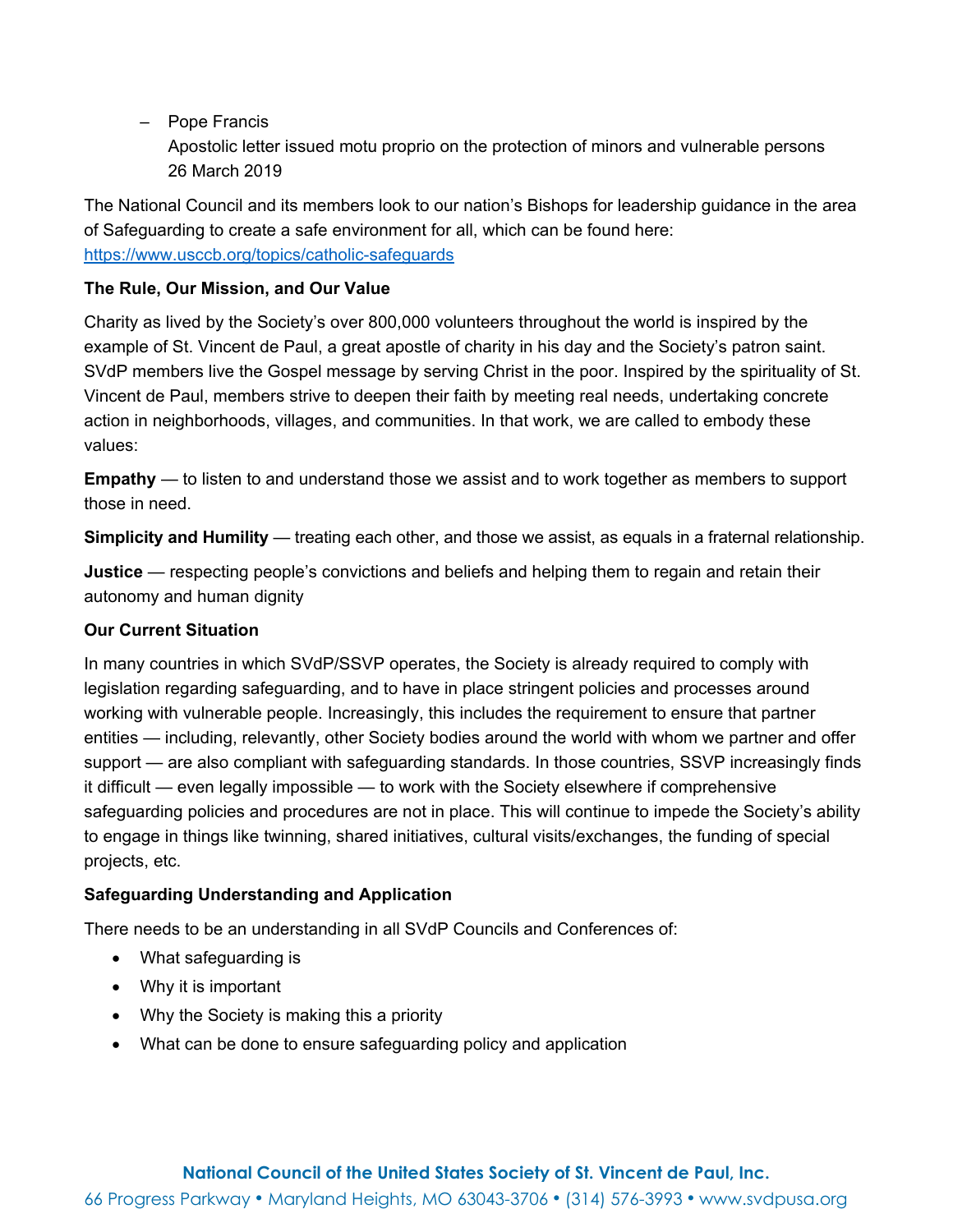## **A National Commitment to Minimum Standards**

This policy recommends minimum guidelines and standards for the safeguarding of children and vulnerable people within the care of SVdP entities or personnel (defined throughout this policy as Vincentians, other volunteers, and staff), or with whom SVdP personnel might come into contact through their Vincentian works. In cases where we work through partners and vendors, they also have a responsibility to meet these minimum standards for those served in their programs.

The international and national Society are committed to protecting the rights of all people, and to ensuring that vulnerable persons of all ages are protected from physical and mental violence, injury, abuse, and exploitation, including sexual abuse.

The Society acknowledges that different jurisdictions set different definitions or age limits for children in their local legislation, e.g., laws dealing with the legal age of majority, age of sexual consent, voting age, etc. These differences do not alter the inherent vulnerability of children or other persons with whom the Society works and relates.

**Based on the forgoing, the National Council recommends that each Council develop and have in place a safeguarding policy and practices,** in alignment with local Diocesan and state/local laws, that incorporates and gives effect to the following principles:

- *The welfare of the people we assist is paramount.*
- *Concerns or allegations of abusive or exploitative behavior is always taken seriously, investigated and acted on as appropriate.*
- *We support the participation of children, vulnerable persons, and all those we assist by valuing, listening to and respecting them and giving them a say in decisions that affect them.*
- *All personnel have access to and are familiar with safeguarding policies and procedures and know their responsibilities within those policies and procedures.*
- *All personnel and people being served, including children and vulnerable persons themselves, have access to information about how to report concerns or allegations of abuse.*
- *Recruitment practices are robust enough to ensure that we will not recruit personnel or other representatives if they pose a known risk to the safety or wellbeing of those we assist, or children or vulnerable people with whom we come into contact.*
- *Our practices do not create or allow conditions in which children and vulnerable people are put at risk of abuse or exploitation.*
- *People in positions of responsibility, whether they be members, volunteers or employees, are responsible for actively promoting safeguarding and ensuring that safeguarding policies and procedures are complied with and are updated on a regular basis and circulated within their jurisdiction.*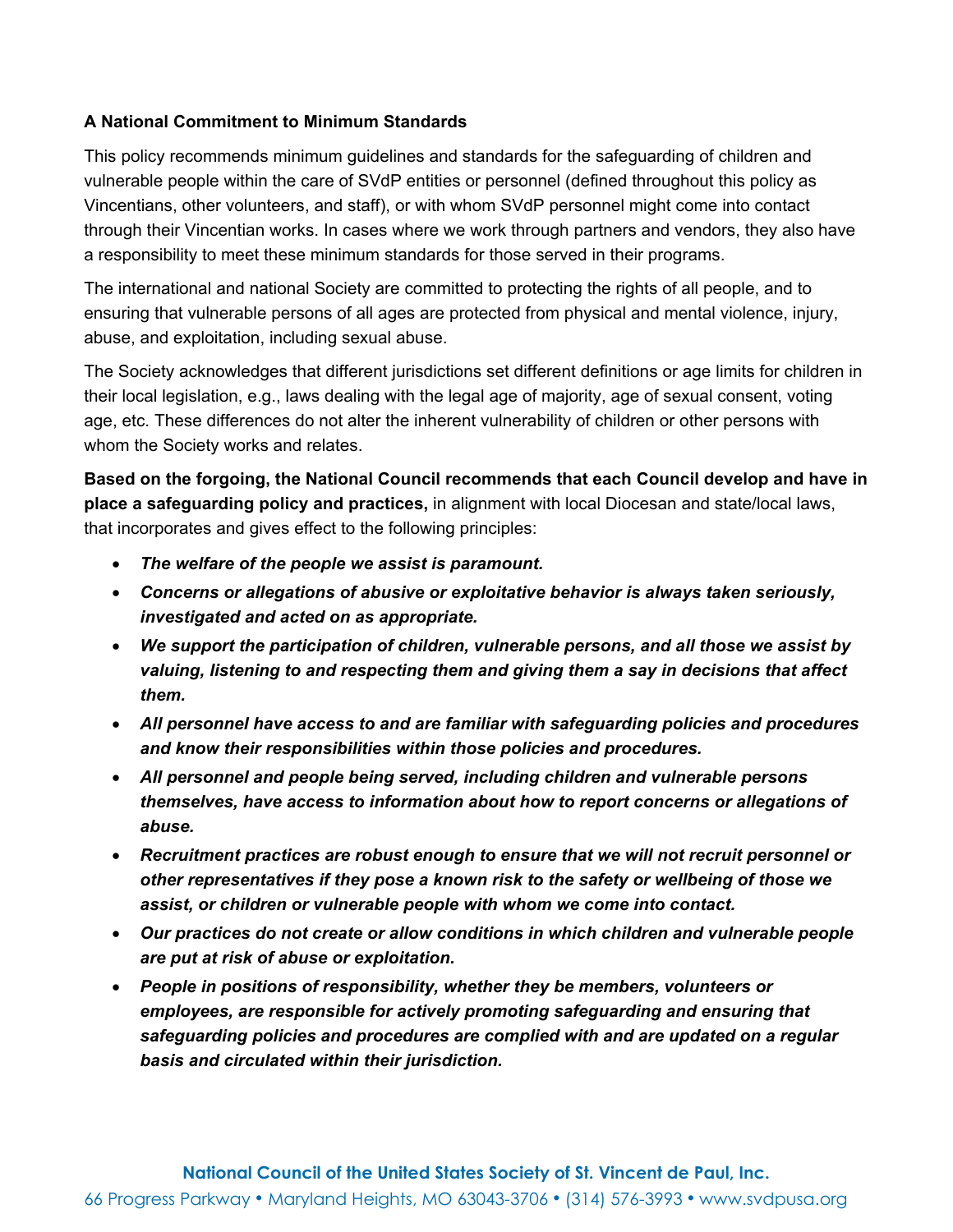# **The National Council also recommends that the following be incorporated into or be considered in developing a policy:**

# **A. Topics and Measures to be Incorporated in Every Safeguarding Policy**

Each safeguarding policy must, as a minimum, include requirements around the following:

- Creating safe environments each Council must develop written policies and protocols designed to convey respect and the dignity of those who we serve, to include but not limited to positive and respectful language and interactions, the protection of personal information, and the obtaining of written consent before sharing personal likeness, stories, or information with anyone beyond the Vincentian direct service providers and our immediate partners.
- Participation must establish policies, protocols and practices that include input from individual adult family members of those whom we serve. An oversight committee consisting of staff, Vincentians, and those whom we assist shall meet periodically to review policies, protocols, and services and to offer written feedback and suggestions.
- Prevention recruitment and screening of members, volunteers, and employees to ensure, as far as possible, that we do not admit into the Society persons who are known or reasonably suspected of posing a risk to vulnerable persons due to their past conduct or criminal history.
	- *a) Piggyback the existing Catholic Diocesan Safe Environment Training (SET) program and screening processes used in your area.*
	- *b) Use commercial Safe Environment training & programs such as Virtus, Praesidium and Catholic Mutual and their screening process. Foundation trainings and renewals by Vincentians, volunteers, and staff need to be recorded and monitored for compliance. This can be done electronically or in hard copy. Catholic Mutual Group: [www.catholicmutual.org](http://www.catholicmutual.org/)*

*CMG Connect: [https://cmgconnect.com](https://cmgconnect.com/) for training, background checks, and record keeping*

*Praesidium: [www.praesidium.com](http://www.praesidium.com/) for Policies, Screening and Selection, Training, Monitoring and Supervision, Internal Feedback Systems, Consumer Participation, Responding, Administrative Practices*

*VIRTUS: [www.virtusonline.org](http://www.virtusonline.org/) for training*

- *c) Use a commercial training program such as those listed above augmented by an independent background check company/program.*
- *d) Develop your own SET training program and screening process.*
- *e) Also, many Insurers have resources available that may be suitable for your specific jurisdiction and already are working with you on other liability areas, so a discussion with them on this topic may reveal a program that can be used.*
- Risk management ensuring that even if dangerous or inappropriate people enter our ranks, they are not in a position to do harm because we have supervision, checking, and reporting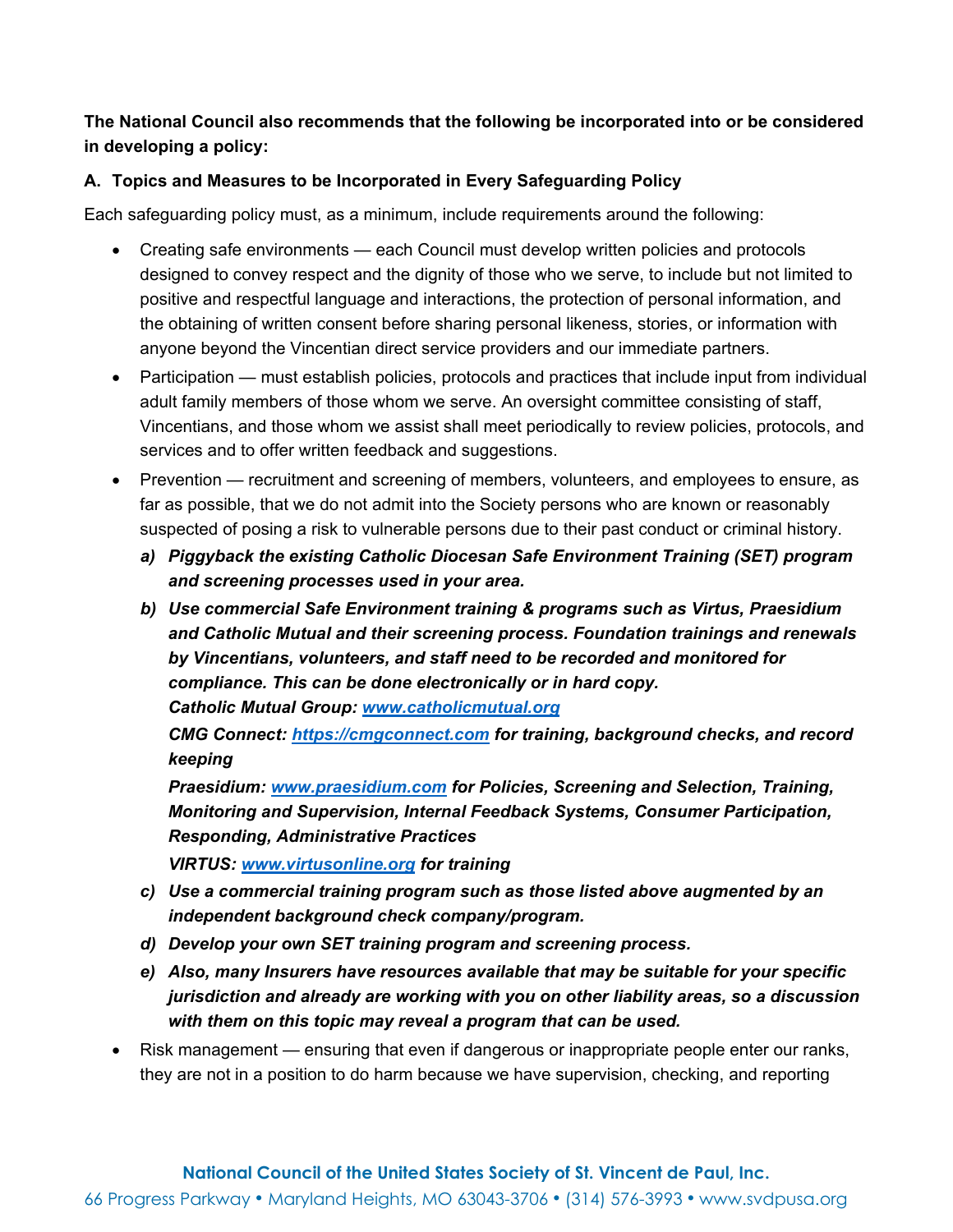processes in place, e.g., members must visit in pairs, and personnel must know what to look out for and how to report suspicions of abuse and the importance of speaking up.

- *a) In addition to visiting in pairs, supervision can include providing services in open areas, in areas with visibility, and with video or in-person monitoring.*
- *b) Reasons to report and how plus to whom reports should be made should be included in the initial trainings and in renewals.*
- *c) Information on reporting should include procedures for boundary violations as well as abuse.*
- *d) Training and written materials can include information on the importance of reporting, what to report and where/how to report.*
- Training formation and training is provided both upon a person's entry into the Society and on an ongoing basis, which instills in all members, volunteers, and employees the importance of safeguarding, not just as a legal/policy requirement but also as a reflection of our values.
	- *a) Initial or foundational training can occur at the time of entry or within a limited time frame such as within 14 days of entry provided the individual is being supervised by a SET compliant supervisor.*
	- *b) A set schedule for renewals needs to be established such as quarterly, semiannually, annually, every two years, every three years, etc.*
	- *c) Renewals can take place through a variety of means such as videos, in-person trainings, audio tapes, power points and/or written materials.*
- The safeguarding program must inform all members, volunteers, and staff about the warning signs of potential abuse, the safety measures that are in place to protect others, and the means by which boundary violations and abuse are to be reported. The safeguarding program may be provided by the Council itself or in conjunction with a professional provider and/or the Catholic (Arch)Diocese in their area.
- Reporting, responding acting with compassion to victims and those who come forward with concerns or reports, and also showing compassion to those accused, while putting necessary measures in place (such as suspensions) while matters are investigated (i.e., accused persons are afforded natural justice and procedural fairness).

*Each Council/Conference needs to identify a person/position to whom all reporters of potential and realized abuse will communicate. This information then needs to be included in all Vincentian member, staff, and public Safeguarding materials. The Diocesan reporting mechanism does not apply to the Society as we are independent of the Church. Reporting can also be sent directly to government/law enforcement officials, but the Society should not rely on this reporting alone to investigate potential abuse situations. There may be benefits to have reporting for this purpose be consistent with the Council's Sexual Harassment policy reporting.*

• Action — acting decisively where a person is suspected or found to have perpetuated abuse.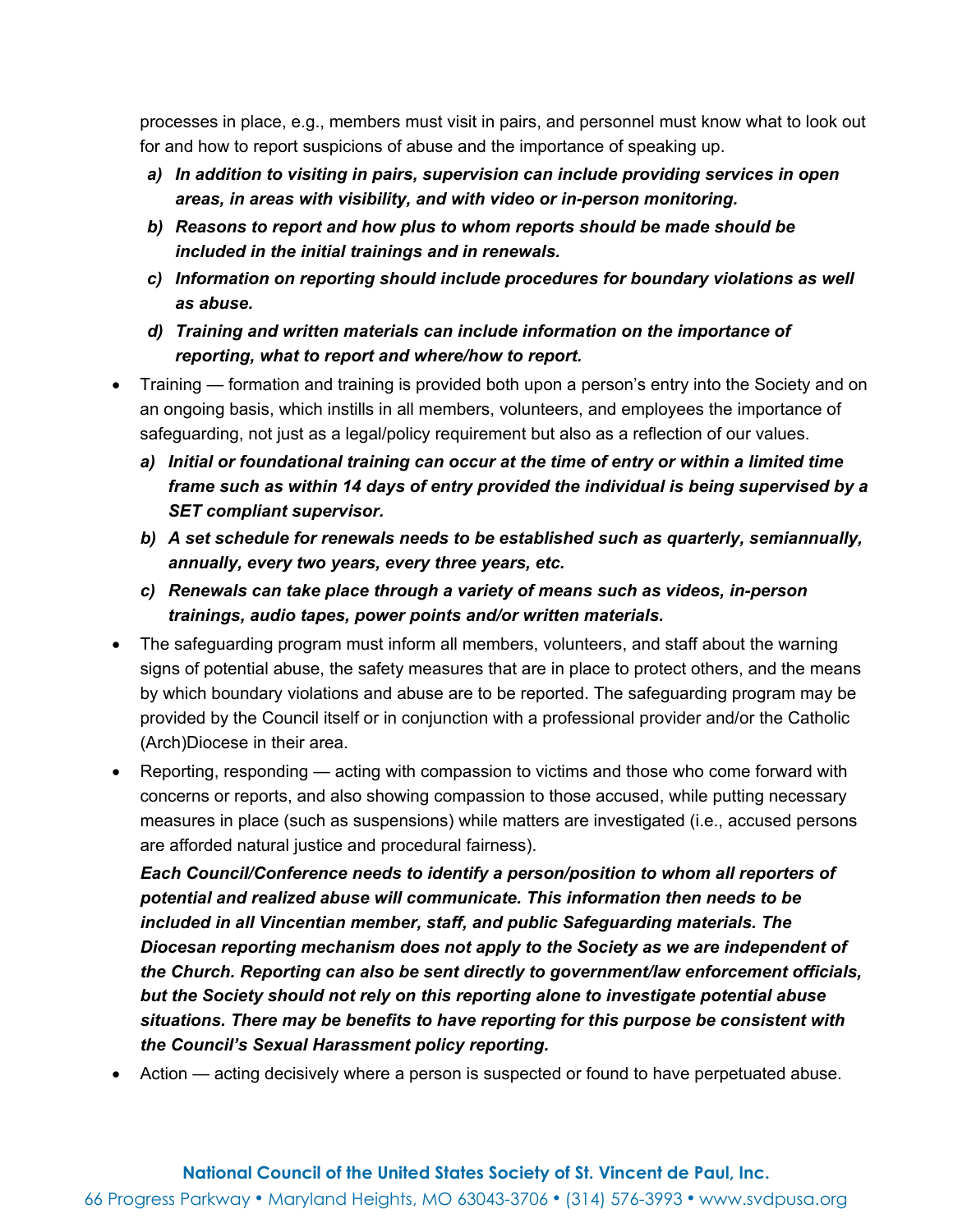## **B. Council Actions to Meet the Above Requirements are as Follows:**

#### **Recruitment**

When engaging members, volunteers, or staff, there must be processes in place to ensure that risks to vulnerable persons are identified and addressed. In compliance with local Diocese and legal requirements, this might include measures such as requiring all persons to have background checks prior to commencing, fingerprinting, references checks, candidate interviews to assess their attitudes, candidate identity verification through identification documents, and providing training around safe practices.

# *It is important that your organization uses clear and fair procedures to recruit all staff and volunteers. This can include a range of measures such as:*

- *Providing application forms so that applicant information can be easily compared like for like*
- *Checking out the gaps in a work/life/career history*
- *Holding interviews with a consistent list of questions asked to each candidate*
- *Asking about values as well as skills (make sure they align with the organization values)*
- *Holding an opportunity for candidates to meet service users or demonstrate their working practice*
- *Asking for references, right to work and qualifications evidence and always checking that this is verifiable and accurate.*
- *Ask and verify the personal identification documents such as driver's licenses, state identification cards, fingerprinting should be done by a trusted fingerprinting resource used and recommended by your state authorities.*
- *The use of criminal record checks is an important part of safer recruiting and should be used alongside other safeguarding practices. While a critical part of employee and volunteer recruitment, they should not be the sole criteria.*

#### **Position Description**

When advertising, promoting, or documenting roles within SVdP, it should be made clear that SVdP upholds safeguarding principles and practices and that all personnel must adhere to said safeguarding policy and procedures.

# *Job descriptions should include information explaining what the responsibilities are regarding safeguarding, including the need to update training as relevant. Include a criterion that reflects a commitment to safeguarding in a way that is relevant to the role and the organization.*

#### **Formation and Training**

All personnel should be able and required to receive regular safeguarding training in alignment with local Diocesan requirements.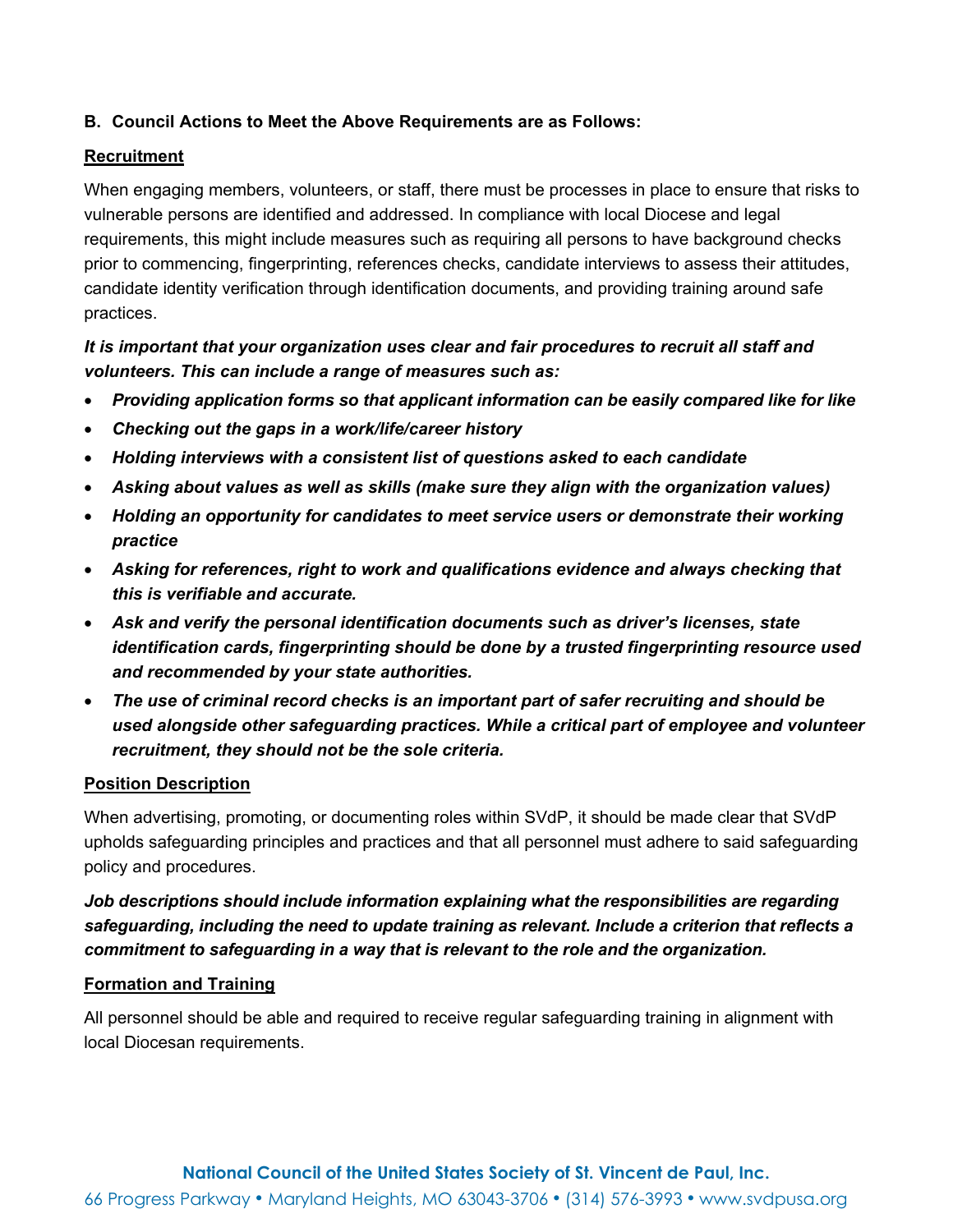## **Two Adult Rule**

Our Rule's "two adult rule" (in the Rule Part III, Statute 8) serves to keep vulnerable persons safe, and to protect against false/malicious allegations being made against Vincentians and others providing services. Whenever possible no fewer than two Vincentians should be always present during any meeting with those we serve, and a Vincentian should not be involved with a vulnerable person in the course of the Vincentian work without another adult being present.

If for some reason a one-on-one discussion must take place, the interaction should be conducted in as open and observable a way as possible. In any circumstances where one-to-one contact is part of the role or is anticipated, it is important to consider and mitigate any safeguarding risks and to ensure that such contact is notified to leadership to ensure they are aware of it and the actions being taken to safeguard the vulnerable persons involved.

## **Visitors**

Where visitors are likely to have significant contact with vulnerable persons, especially over an extended period, it is recommended to conduct background checks as described above.

*A person who visits for reasons of family, friendship, business, duty, or other casual presence of COUNCIL DECISION HERE: RECOMMENDED LESS THAN SIX times a year shall be exempt from Archdiocesan/Diocesan Council Safeguarding policy. If the visitor continues to have significant contact with vulnerable persons over an extended period, it is recommended the Council administer a background check as described in this policy.*

*However, a person visiting a SVdP program or site for work related reasons, including consultants and donors, must be made aware of the Council's safeguarding policy either prior to or upon their arrival. The person must acknowledge they understand and will comply with the policy. The continued presence of these people, again, it is recommended the Council administer a background check as described in this policy.*

#### **Media, Audio, & Visual Recordings**

If any audio or visual recordings involve interviewing a companion, always ensure that the companion is at no risk of being endangered, or adversely affected. This includes ensuring their privacy and not disclosing identifying information about a child or a vulnerable person, i.e., their full names, addresses or identifying their home, host community, or general location and being vigilant of street signs, advertising boards or any other background information that will indicate to a viewer where the person may live. Do not publish any story or image that might put a vulnerable person or their family at risk. This is the case even when identities are changed, obscured, or not used. Use only a friend in need's first name and provide a general location such as a city or county to avoid their being identified.

Still photographs and videos must never be demeaning, or disrespectful of the dignity of the persons portrayed. The rights, safety, and wellbeing of the persons being portrayed are always to be protected. The gratuitous portrayal of extreme suffering is always to be avoided. Editing should maintain the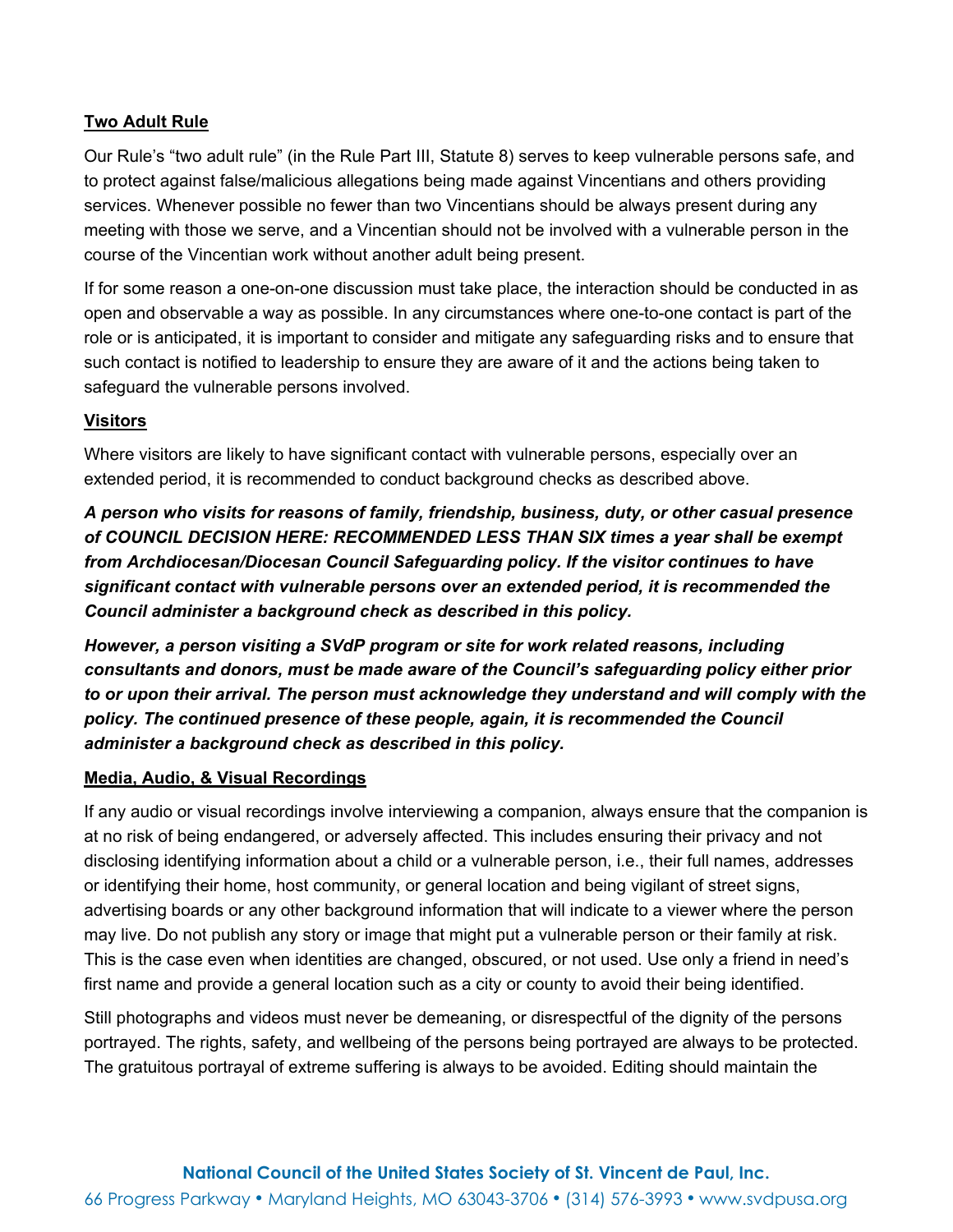integrity of the photographic and video images' content and context. No changes should be made that distort the context of the image, or that make a situation look worse than it actually is.

People should always be adequately clothed. They should never be portrayed in poses that could be regarded as sexually suggestive, erotic, or obscene.

# **Expectations of our Partners and Vendors**

We expect that SVdP partner and vendor organizations will operate effective safeguarding procedures. If a Council receives a safeguarding concern about a partner or vendor organization, the Council will inform them and expect the partner/vendor to respond quickly and appropriately. Councils will assist the partner/vendor to ascertain its obligations under local law to refer the matter to the police or other legal authorities for criminal investigation. Where appropriate, Councils can work with the partner/vendor to address the issue through an appropriate independent investigation which should not interfere with any criminal investigation being conducted by legal authorities. If the outcome is that abuse or exploitation has occurred, ongoing work with the partner/vendor cannot involve the perpetrator(s) concerned. If there is reason to believe that an allegation of abuse has been dealt with inappropriately by a partner/vendor, then the partner/vendor organization risks withdrawal of funding and/or ending the working relationship. Councils will expect partners/vendors to inform them of any safeguarding incidents they are dealing with where these have not come to the attention of the Society.

# **C. Communicating the Safeguarding Message**

The Council ensures that a hard or electronic copy of the safeguarding policy is provided or made available in each office or headquarters within their jurisdiction and available to and acknowledged by members, employees, volunteers, people being served.

Copies will be provided to the general public in hard copy or through email upon request. The policy will be translated into necessary local languages.

Visual posters, including language and imagery appropriate to children and other vulnerable persons, will be displayed about the existence of this policy in appropriate locations throughout our premises and field works where possible. Safeguarding will be maintained for employees, members, and volunteers by including short sessions on the policy or related safeguarding matters during meetings, other trainings and via regular communications. All material will include clear information about whom a vulnerable person or witness should report to, or seek advice from, if they feel they or another person has been violated or offended in any way.

## **D. Monitoring Compliance**

Ongoing monitoring and evaluation will indicate the extent to which safeguarding is being effectively implemented and any need in training for employees, members and volunteers.

Council records will be kept to track the process of:

- recruiting all individuals serving in and with the Society
- orientations and training provided in safeguarding; numbers attended and dates